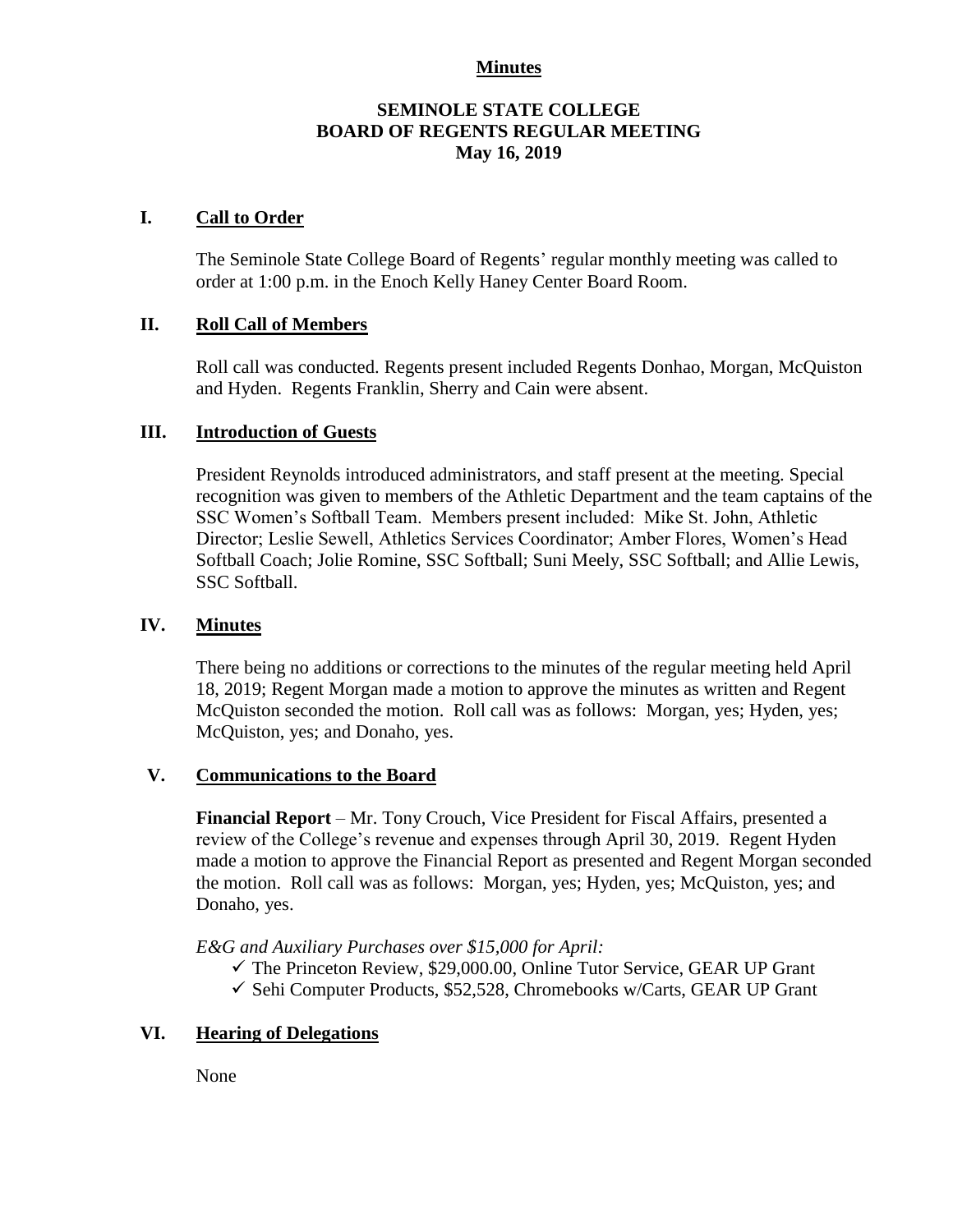**Minutes** SSC Board of Regents Regular Meeting May 16, 2019 Page 2

# **VII. President's Report**

President Reynolds discussed items under the President's Report and the Business portion of the agenda by utilizing a PowerPoint presentation. (See enclosed copy of the PowerPoint presentation)

*Sports Update* – President Reynolds updated the Board on several sports teams' successes. She said that the softball team will be traveling to the national tournament in St. George, Utah next week, the baseball team played in the NJCAA Region II tournament last weekend and the men's and women's tennis teams will compete in the national tournaments in Indiana and Florida respectively.

*Campus Activities*– President Reynolds told the Board members about several recent campus activities. These were:

- Over 140 campus and community guests viewed "Killing Pain" on April 18<sup>th</sup> in support of fighting opioid addiction in Oklahoma
- SSC students Adley Dill and Kristen Casteel received the Kay Edwards Memorial Scholarship
- SSC students Holly Finch and Austin Chesser received the Faculty Senate Scholarship
- Students from Denmark visited campus and several Oklahoma tourist sites during a week-long stay at SSC
- The SSC Educational Foundation's annual Recognition Banquet was held on April  $25<sup>th</sup>$
- Regent Marci Donaho's re-appointment as SSC Regent was confirmed by the Oklahoma State Senate
- President Emeritus Dr. Jim Utterback was inducted into the SWOSU Distinguished Alumni Hall of Fame on May 4th
- President Reynolds informed the Regents of an agreement with the City of Seminole for their use of the College swimming pool during June and July
- Campus and community members attended a farewell reception for Dr. Tom Mills, Vice President for Academic Affairs on May 8th
- Commencement was held on May  $10^{th}$
- U.S. Congresswoman Kendra Horn visited campus
- Seven representatives from SSC were in Denmark visiting College 360
- An inaugural Financial Literacy Seminar was held as part of the newly redesigned Neil Molleur Scholarship Program
- The SSC PTA program received 5-year certification from the accrediting body

# **VIII. Business**

**Approval of Bid for ADA Improvements** – President Reynolds presented information about bids for ADA improvements to the Enoch Kelly Haney Center parking area. These improvements are part of a request from the Oklahoma Department of Career and Technology Education organization to help comply with ADA regulations. President Reynolds recommended approval of this bid. Regent McQuiston made a motion to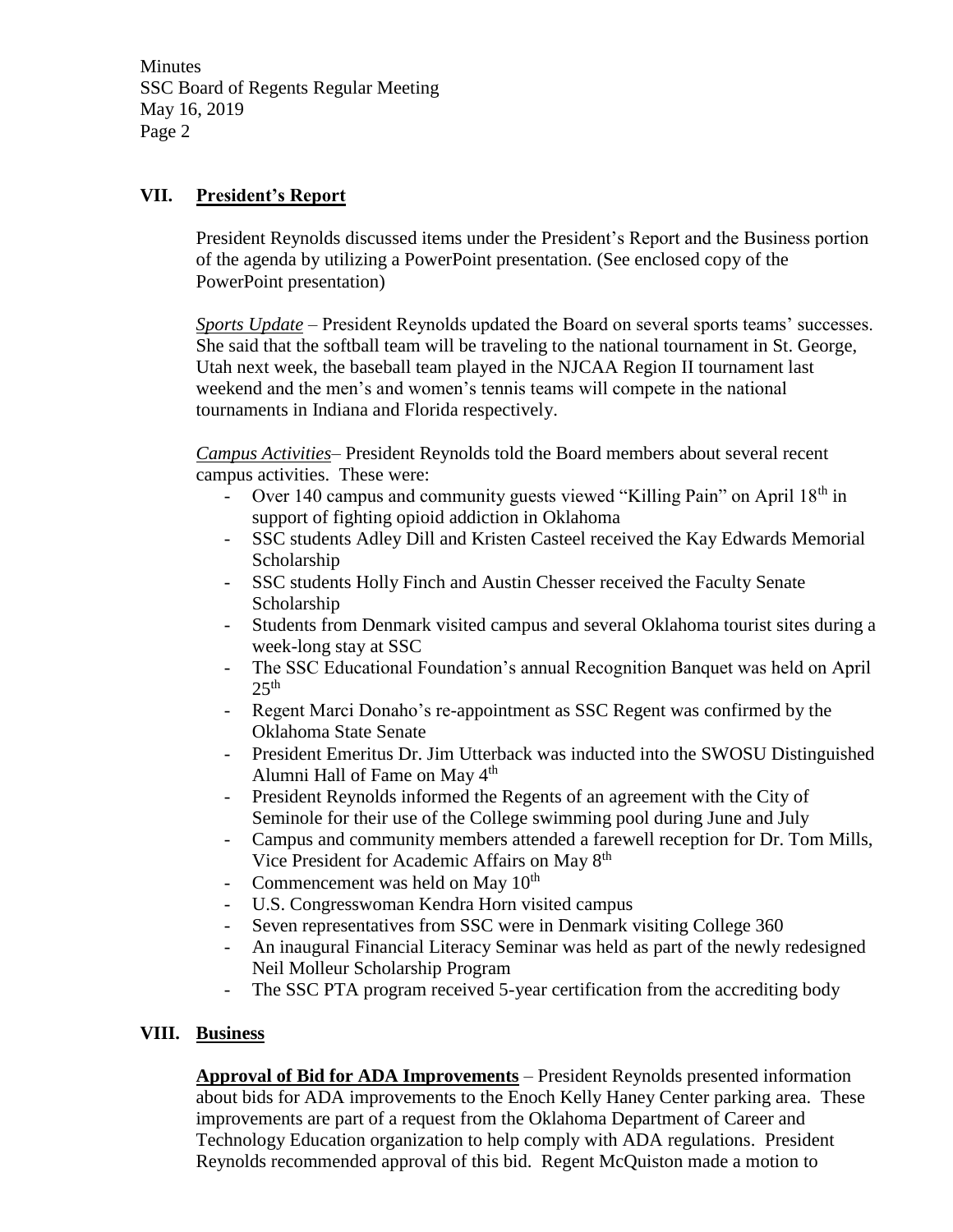**Minutes** SSC Board of Regents Regular Meeting May 16, 2019 Page 3

approve the bid as presented and Regent Morgan seconded this motion. Roll call was as follows: Morgan, yes; Hyden, yes; McQuiston, yes; and Donaho, yes.

**Approval of Addition of Campus Wellness Policy** – President Reynolds presented a proposed policy in support of campus wellness. The addition of this policy will help create a desire for and emphasize a healthy lifestyle for students and employees. This policy was developed in conjunction with recommendations from Gateway to Prevention. Regent Hyden made a motion to approve the Campus Wellness policy as presented and Regent Morgan seconded this motion. Roll call was as follows: Morgan, yes; Hyden, yes; McQuiston, yes; and Donaho, yes.

**Approval of Seminole State College Strategic Plan** – President Reynolds presented the Board with a proposed three-year Strategic Plan and recommended approval. This plan was developed from several retreats and planning sessions held over the last few months. This plan aid with future budgeting and with the Higher Learning Commission visit in 2020. Regent Morgan made a motion to approve the Strategic Plan as presented and Regent McQuiston seconded this motion. Roll call was as follows: Morgan, yes; Hyden, yes; McQuiston, yes; and Donaho, yes.

**Motion to Enter into Executive Session to discuss the hiring of a Vice President for Academic Affairs** –The Board retired into executive session to discuss the hiring of a Vice President for Academic Affairs. Regent Morgan made a motion to enter into executive session and Regent Hyden seconded this motion. Roll call was as follows: Morgan, yes; Hyden, yes; McQuiston, yes; and Donaho, yes.

**Motion to Enter into Open Session** – Regent McQuiston made a motion to enter back into open session and Regent Morgan seconded this motion. Roll call was as follows: Morgan, yes; Hyden, yes; McQuiston, yes; and Donaho, yes.

**Approval of hiring Dr. Larry Guerrero as Vice President for Academic Affairs** –

Regent Donaho commended the hiring committee on a job well done. Regent Morgan made a motion to hire Dr. Larry Guerrero as the Vice President for Academic Affairs and Regent Hyden seconded this motion. Roll call was as follows: Morgan, yes; Hyden, yes; McQuiston, yes; and Donaho, yes.

# **IX. Consent Agenda**

Regents were presented information concerning an item on the Consent Agenda. President Reynolds recommended approval of these items. Regent Morgan made a motion to approve the Consent Agenda item and Regent Hyden seconded the motion. Roll call was as follows: Morgan, yes; Hyden, yes; McQuiston, yes; and Donaho, yes.

- Modification to the Associate in Science in Agriculture Program
- Modification to the Associate in Science in Criminal Justice
- Modification to the Associate in Science in Health Sciences
- Modification to the Associate in Arts in Social Sciences
- Contract with the Bio Farms Division of Hempire for the industrial hemp pilot program
- 2019-2020 Events and Employee Holiday Schedule